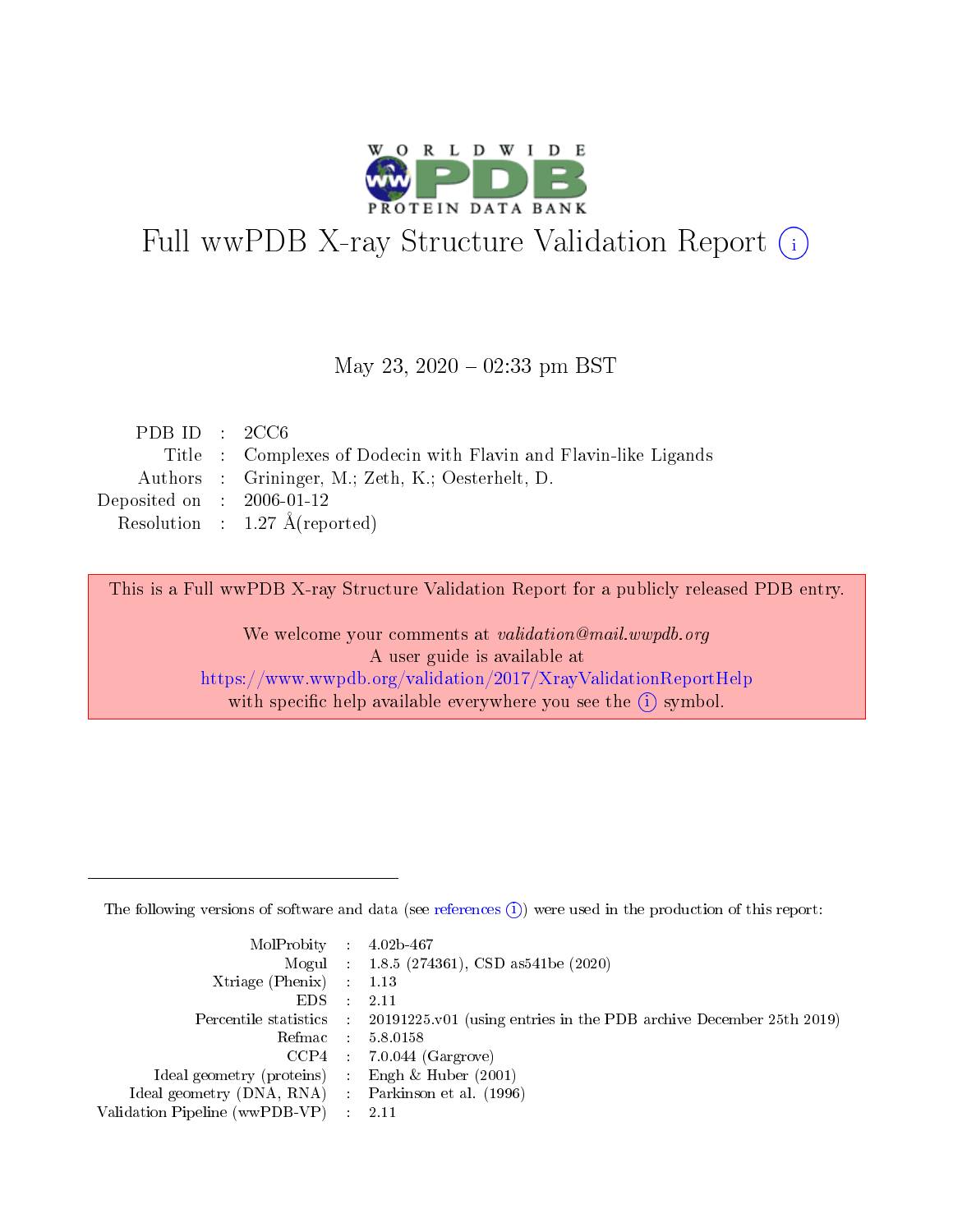## 1 [O](https://www.wwpdb.org/validation/2017/XrayValidationReportHelp#overall_quality)verall quality at a glance  $(i)$

The following experimental techniques were used to determine the structure: X-RAY DIFFRACTION

The reported resolution of this entry is 1.27 Å.

Percentile scores (ranging between 0-100) for global validation metrics of the entry are shown in the following graphic. The table shows the number of entries on which the scores are based.



| Metric                | Whole archive<br>$(\#\text{Entries})$ | Similar resolution<br>$(\#\text{Entries}, \text{resolution range}(\text{\AA}))$ |
|-----------------------|---------------------------------------|---------------------------------------------------------------------------------|
| $R_{free}$            | 130704                                | $1850(1.30-1.26)$                                                               |
| Clashscore            | 141614                                | $1926(1.30-1.26)$                                                               |
| Ramachandran outliers | 138981                                | $1860(1.30-1.26)$                                                               |
| Sidechain outliers    | 138945                                | $1859(1.30-1.26)$                                                               |
| RSRZ outliers         | 127900                                | $1807(1.30-1.26)$                                                               |

The table below summarises the geometric issues observed across the polymeric chains and their fit to the electron density. The red, orange, yellow and green segments on the lower bar indicate the fraction of residues that contain outliers for  $>=$  3, 2, 1 and 0 types of geometric quality criteria respectively. A grey segment represents the fraction of residues that are not modelled. The numeric value for each fraction is indicated below the corresponding segment, with a dot representing fractions  $\epsilon=5\%$  The upper red bar (where present) indicates the fraction of residues that have poor fit to the electron density. The numeric value is given above the bar.

|           | $\gamma$ hain | Length   | Quality of chain |    |
|-----------|---------------|----------|------------------|----|
| <u>д.</u> | . .           | cο<br>0c | 13%<br>90%       | 6% |

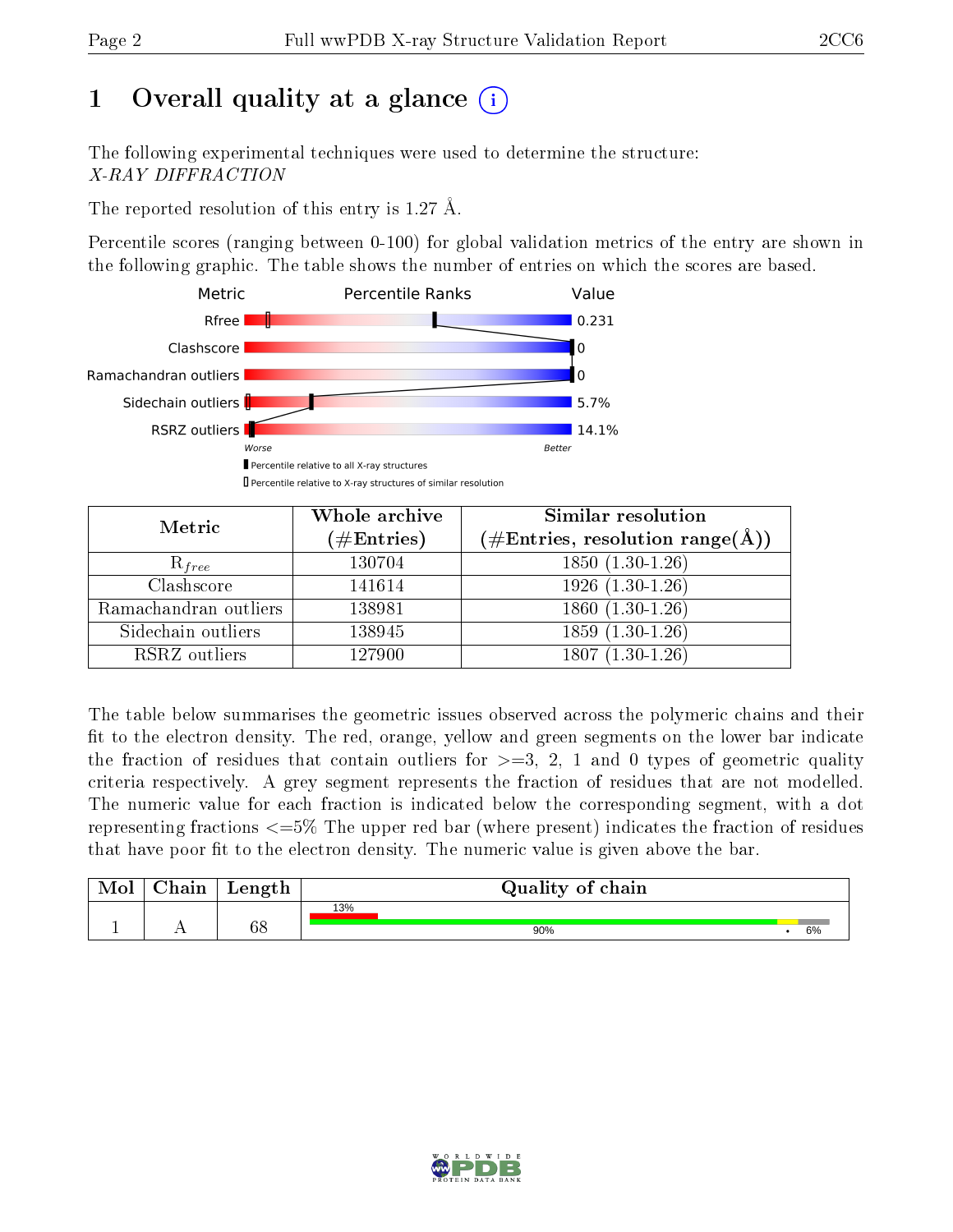# 2 Entry composition  $\left( \cdot \right)$

There are 7 unique types of molecules in this entry. The entry contains 608 atoms, of which 0 are hydrogens and 0 are deuteriums.

In the tables below, the ZeroOcc column contains the number of atoms modelled with zero occupancy, the AltConf column contains the number of residues with at least one atom in alternate conformation and the Trace column contains the number of residues modelled with at most 2 atoms.

• Molecule 1 is a protein called VNG1446H.

| Mol | Chain Residues | Atoms         |     | $\text{ZeroOcc} \mid \text{AltConf} \mid \text{Trace}$ |     |  |  |
|-----|----------------|---------------|-----|--------------------------------------------------------|-----|--|--|
|     | 64             | fotal<br>495. | 309 | 77                                                     | 109 |  |  |

• Molecule 2 is MAGNESIUM ION (three-letter code: MG) (formula: Mg).

|  | $\text{Mol}$   Chain   Residues | Atoms | $\rm ZeroOcc \mid AltConf$ |  |
|--|---------------------------------|-------|----------------------------|--|
|  |                                 | Total |                            |  |

Molecule 3 is SODIUM ION (three-letter code: NA) (formula: Na).

|  | Mol   Chain   Residues | Atoms        | $\mid$ ZeroOcc $\mid$ AltConf $\mid$ |  |
|--|------------------------|--------------|--------------------------------------|--|
|  |                        | Total<br>N a |                                      |  |

Molecule 4 is CHLORIDE ION (three-letter code: CL) (formula: Cl).

|  | $\text{Mol}$   Chain   Residues | Atoms | $ZeroOcc$   AltConf |  |
|--|---------------------------------|-------|---------------------|--|
|  |                                 | Total |                     |  |

• Molecule 5 is SULFATE ION (three-letter code: SO4) (formula:  $O_4S$ ).

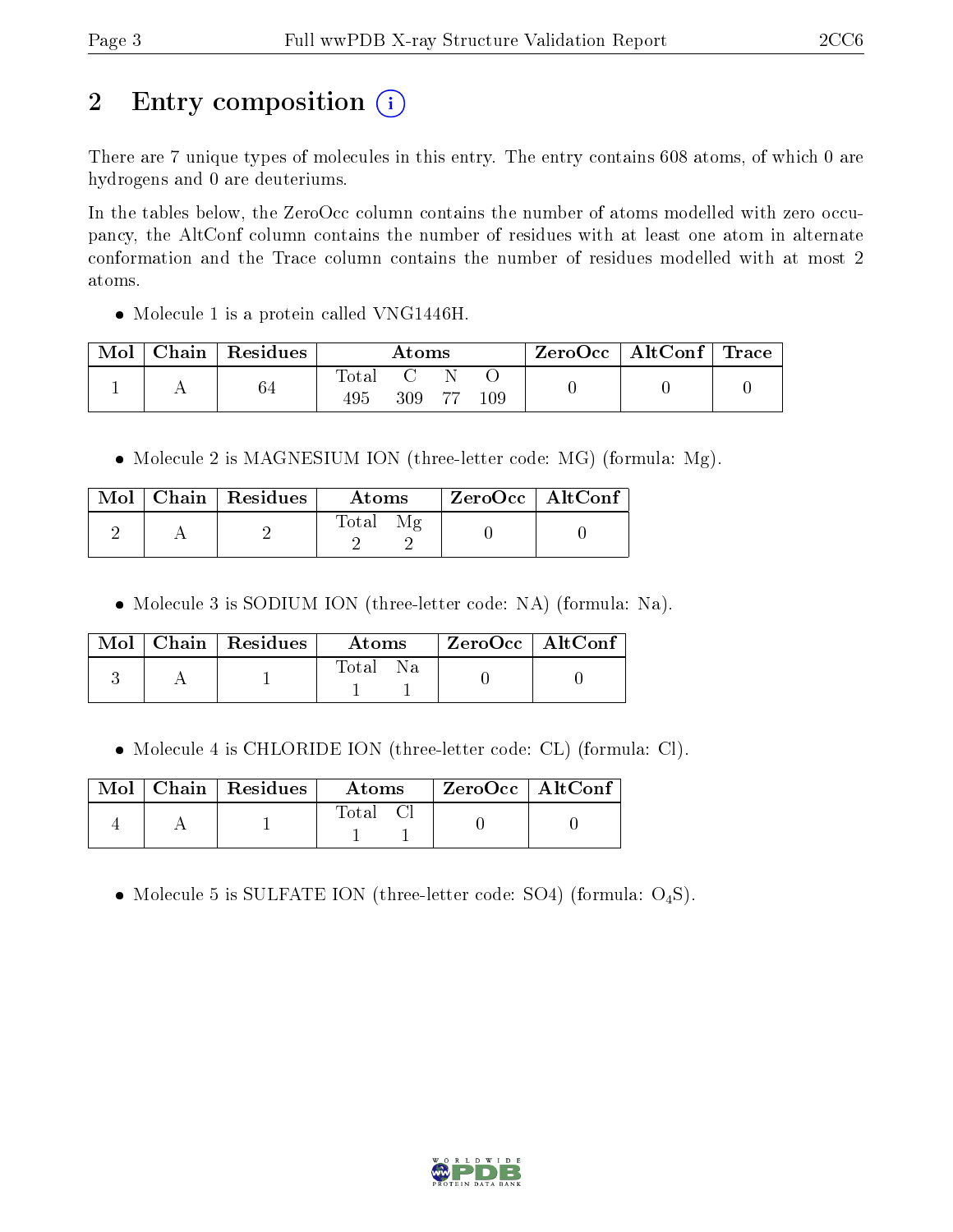

| Mol | Chain   Residues | Atoms |  |  | $ZeroOcc$   AltConf |  |
|-----|------------------|-------|--|--|---------------------|--|
|     |                  | Total |  |  |                     |  |

 $\bullet$  Molecule 6 is LUMICHROME (three-letter code: LUM) (formula:  $\rm{C}_{12}H_{10}N_4O_2).$ 



|  | $Mol$   Chain   Residues | Atoms     |  |  |  | ZeroOcc   AltConf |  |
|--|--------------------------|-----------|--|--|--|-------------------|--|
|  |                          | Total C N |  |  |  |                   |  |

 $\bullet\,$  Molecule 7 is water.

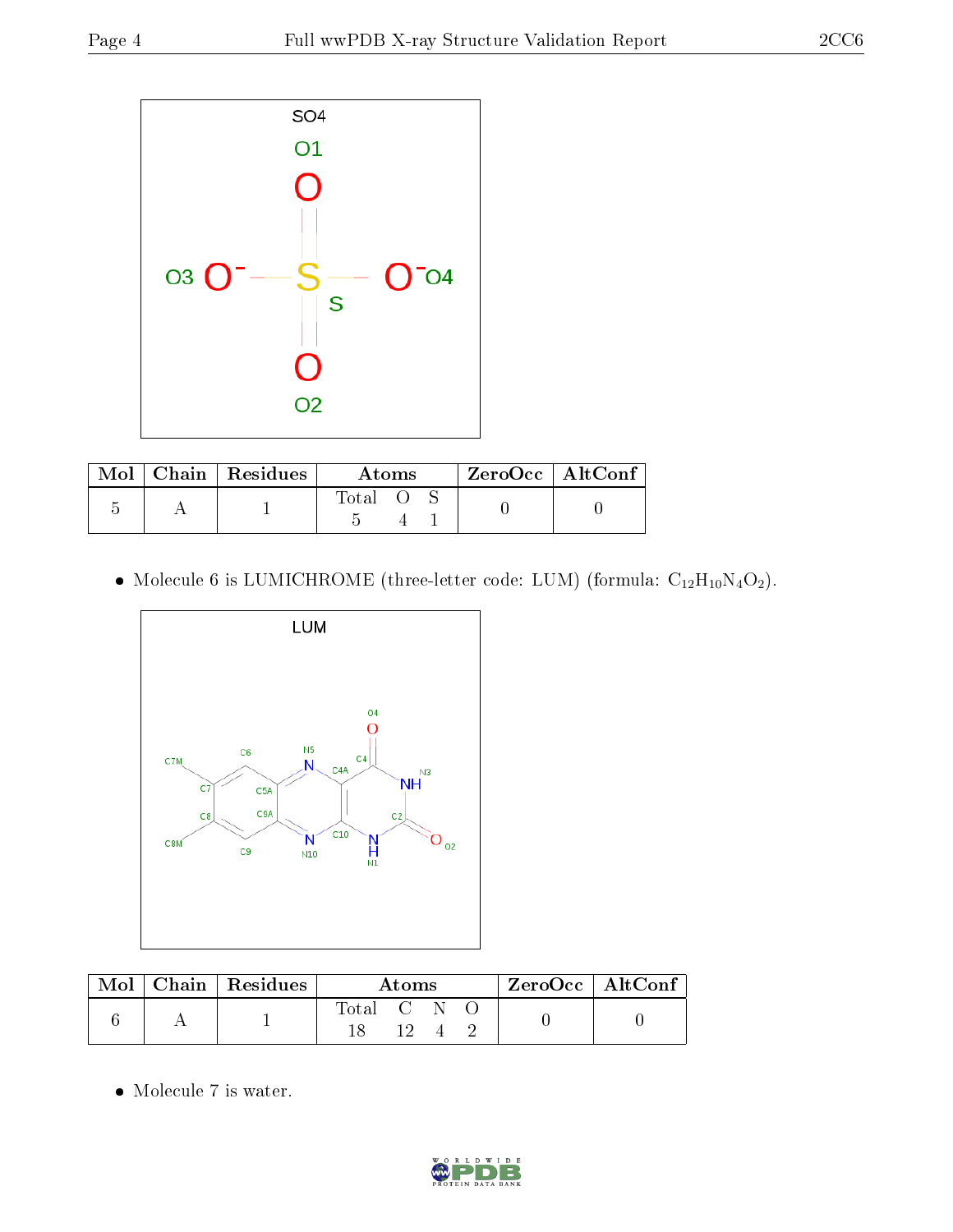|  | $Mol$   Chain   Residues | Atoms | $\rm ZeroOcc \mid AltConf \mid$ |
|--|--------------------------|-------|---------------------------------|
|  |                          | Total |                                 |

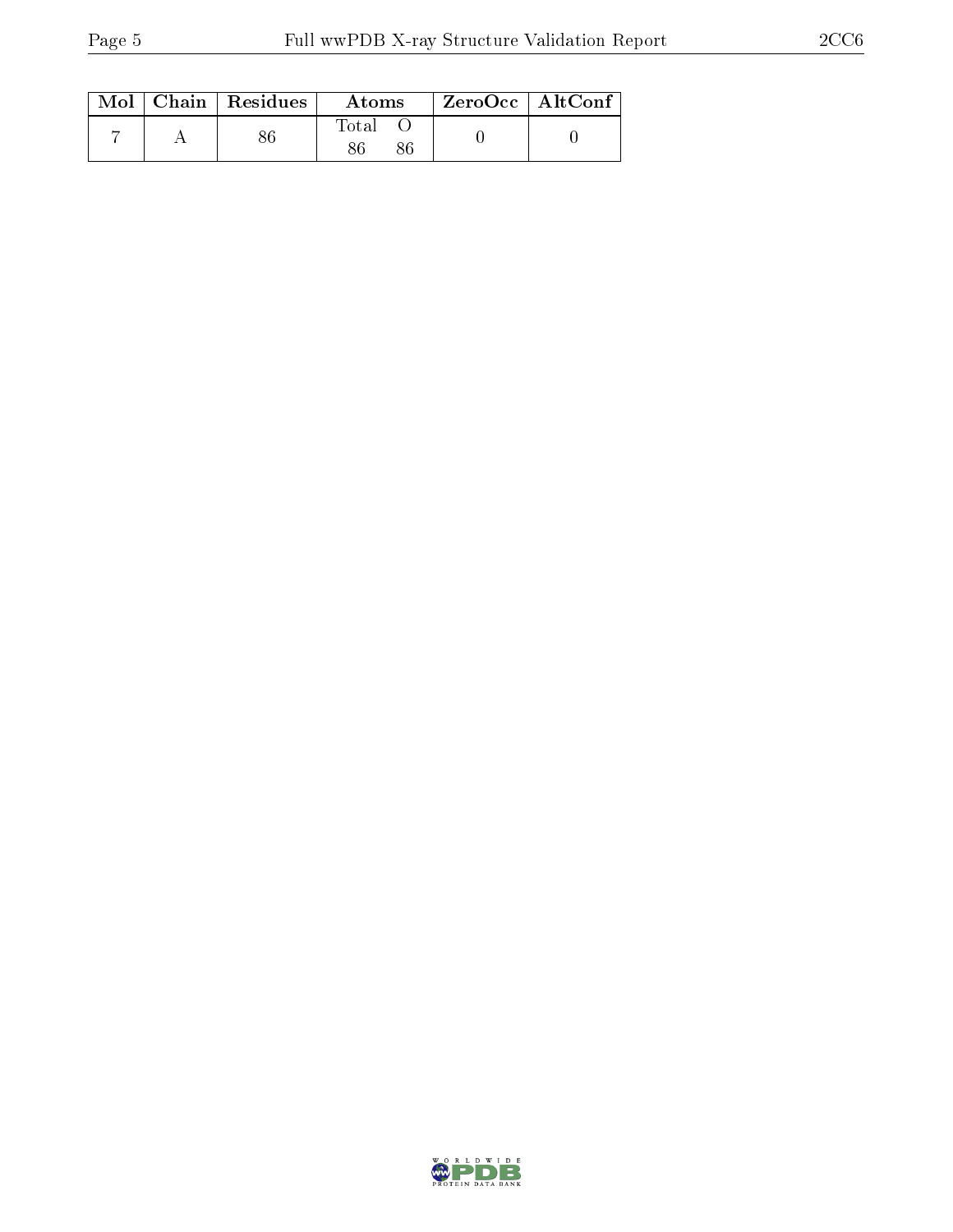## 3 Residue-property plots  $(i)$

These plots are drawn for all protein, RNA and DNA chains in the entry. The first graphic for a chain summarises the proportions of the various outlier classes displayed in the second graphic. The second graphic shows the sequence view annotated by issues in geometry and electron density. Residues are color-coded according to the number of geometric quality criteria for which they contain at least one outlier: green  $= 0$ , yellow  $= 1$ , orange  $= 2$  and red  $= 3$  or more. A red dot above a residue indicates a poor fit to the electron density (RSRZ  $> 2$ ). Stretches of 2 or more consecutive residues without any outlier are shown as a green connector. Residues present in the sample, but not in the model, are shown in grey.

• Molecule 1: VNG1446H



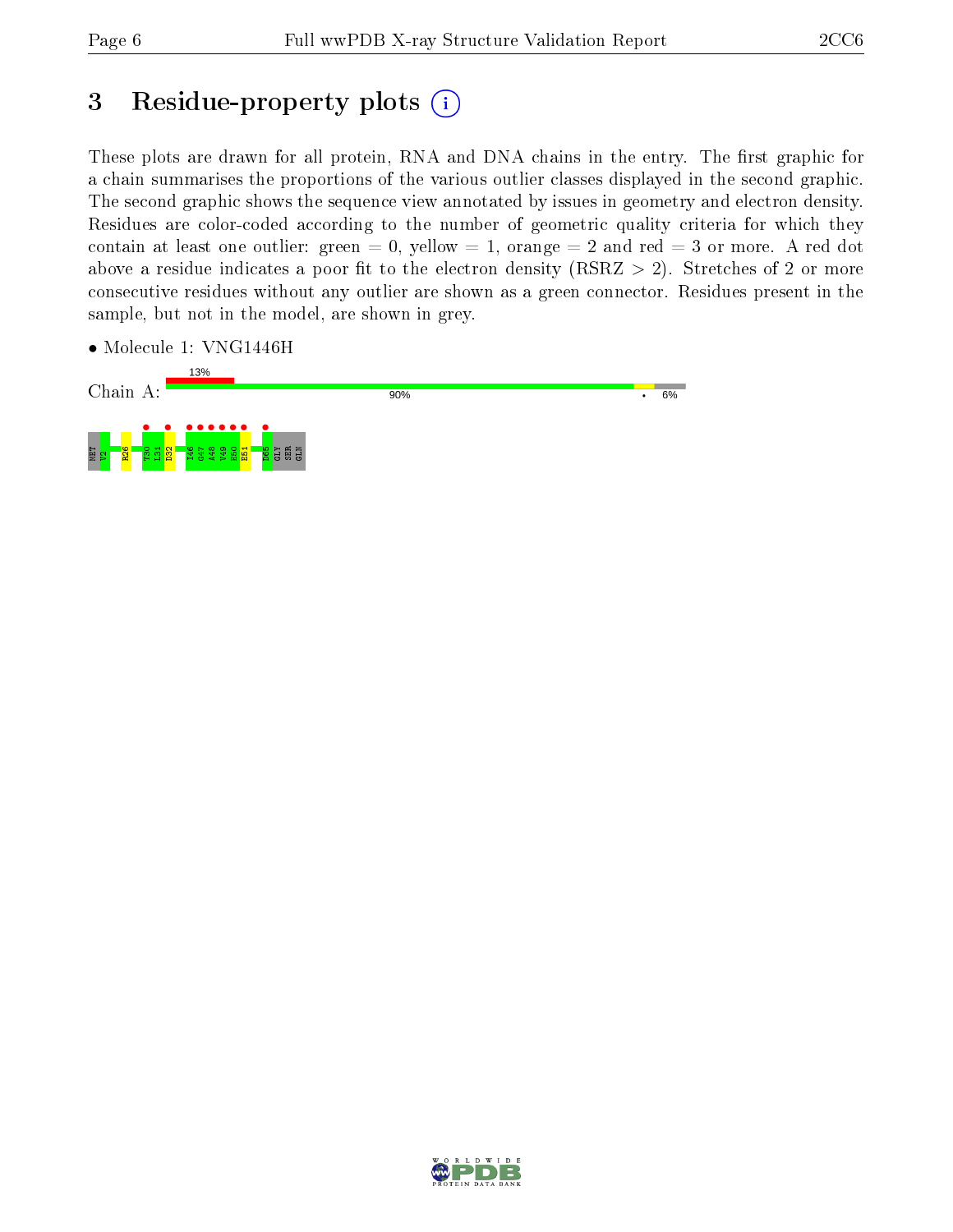## 4 Data and refinement statistics  $(i)$

| Property                                                   | Value                                           | Source     |
|------------------------------------------------------------|-------------------------------------------------|------------|
| Space group                                                | F 41 3 2                                        | Depositor  |
| Cell constants                                             | 141.72Å<br>141.72Å<br>141.72Å                   | Depositor  |
| a, b, c, $\alpha$ , $\beta$ , $\gamma$                     | $90.00^\circ$<br>$90.00^\circ$<br>$90.00^\circ$ |            |
| Resolution $(A)$                                           | 20.00<br>$-1.27$                                | Depositor  |
|                                                            | 18.45<br>$-1.27$                                | <b>EDS</b> |
| % Data completeness                                        | $99.0(20.00-1.27)$                              | Depositor  |
| (in resolution range)                                      | 99.0 (18.45-1.27)                               | <b>EDS</b> |
| $R_{merge}$                                                | 0.09                                            | Depositor  |
| $\mathrm{R}_{sym}$                                         | (Not available)                                 | Depositor  |
| $\langle I/\sigma(I) \rangle^{-1}$                         | $1.61$ (at 1.27Å)                               | Xtriage    |
| Refinement program                                         | REFMAC 5.1.24                                   | Depositor  |
|                                                            | 0.207, 0.232                                    | Depositor  |
| $R, R_{free}$                                              | 0.208<br>0.231                                  | DCC        |
| $R_{free}$ test set                                        | 1643 reflections $(5.08\%)$                     | wwPDB-VP   |
| Wilson B-factor $(A^2)$                                    | 13.6                                            | Xtriage    |
| Anisotropy                                                 | 0.000                                           | Xtriage    |
| Bulk solvent $k_{sol}$ (e/Å <sup>3</sup> ), $B_{sol}(A^2)$ | $0.48$ , 56.9                                   | <b>EDS</b> |
| L-test for twinning <sup>2</sup>                           | $< L >$ = 0.49, $< L2$ > = 0.32                 | Xtriage    |
| Estimated twinning fraction                                | No twinning to report.                          | Xtriage    |
| $\overline{F_o, F_c}$ correlation                          | 0.95                                            | EDS        |
| Total number of atoms                                      | 608                                             | wwPDB-VP   |
| Average B, all atoms $(A^2)$                               | 18.0                                            | wwPDB-VP   |

Xtriage's analysis on translational NCS is as follows: The largest off-origin peak in the Patterson function is  $5.30\%$  of the height of the origin peak. No significant pseudotranslation is detected.

<sup>&</sup>lt;sup>2</sup>Theoretical values of  $\langle |L| \rangle$ ,  $\langle L^2 \rangle$  for acentric reflections are 0.5, 0.333 respectively for untwinned datasets, and 0.375, 0.2 for perfectly twinned datasets.



<span id="page-6-1"></span><span id="page-6-0"></span><sup>1</sup> Intensities estimated from amplitudes.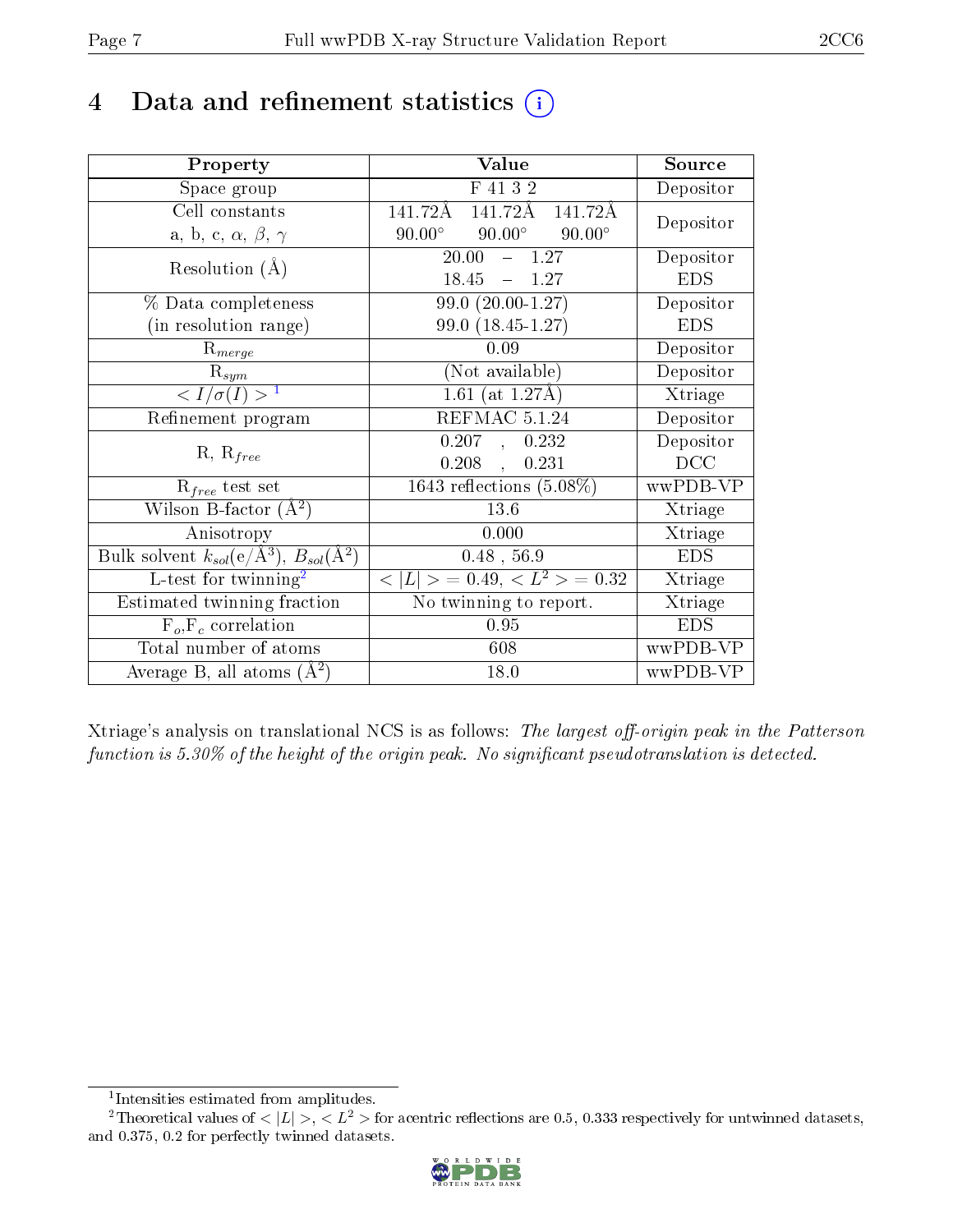## 5 Model quality  $(i)$

### 5.1 Standard geometry  $\overline{()}$

Bond lengths and bond angles in the following residue types are not validated in this section: NA, MG, LUM, SO4, CL

The Z score for a bond length (or angle) is the number of standard deviations the observed value is removed from the expected value. A bond length (or angle) with  $|Z| > 5$  is considered an outlier worth inspection. RMSZ is the root-mean-square of all Z scores of the bond lengths (or angles).

|  | $Mol$   Chain |        | Bond lengths                    | Bond angles |       |  |
|--|---------------|--------|---------------------------------|-------------|-------|--|
|  |               |        | RMSZ $ #Z  > 5$ RMSZ $ #Z  > 5$ |             |       |  |
|  |               | (1.44) | 0/500                           | 0.78        | 0/681 |  |

There are no bond length outliers.

There are no bond angle outliers.

There are no chirality outliers.

There are no planarity outliers.

### 5.2 Too-close contacts  $(i)$

In the following table, the Non-H and H(model) columns list the number of non-hydrogen atoms and hydrogen atoms in the chain respectively. The H(added) column lists the number of hydrogen atoms added and optimized by MolProbity. The Clashes column lists the number of clashes within the asymmetric unit, whereas Symm-Clashes lists symmetry related clashes.

|  |     |     | Mol   Chain   Non-H   H(model)   H(added)   Clashes   Symm-Clashes |
|--|-----|-----|--------------------------------------------------------------------|
|  | 495 | 466 |                                                                    |
|  |     |     |                                                                    |
|  |     |     |                                                                    |
|  |     |     |                                                                    |
|  |     |     |                                                                    |
|  | 18  | 10  |                                                                    |
|  | 86  |     |                                                                    |
|  | 608 | 476 |                                                                    |

The all-atom clashscore is defined as the number of clashes found per 1000 atoms (including hydrogen atoms). The all-atom clashscore for this structure is 0.

There are no clashes within the asymmetric unit.

There are no symmetry-related clashes.

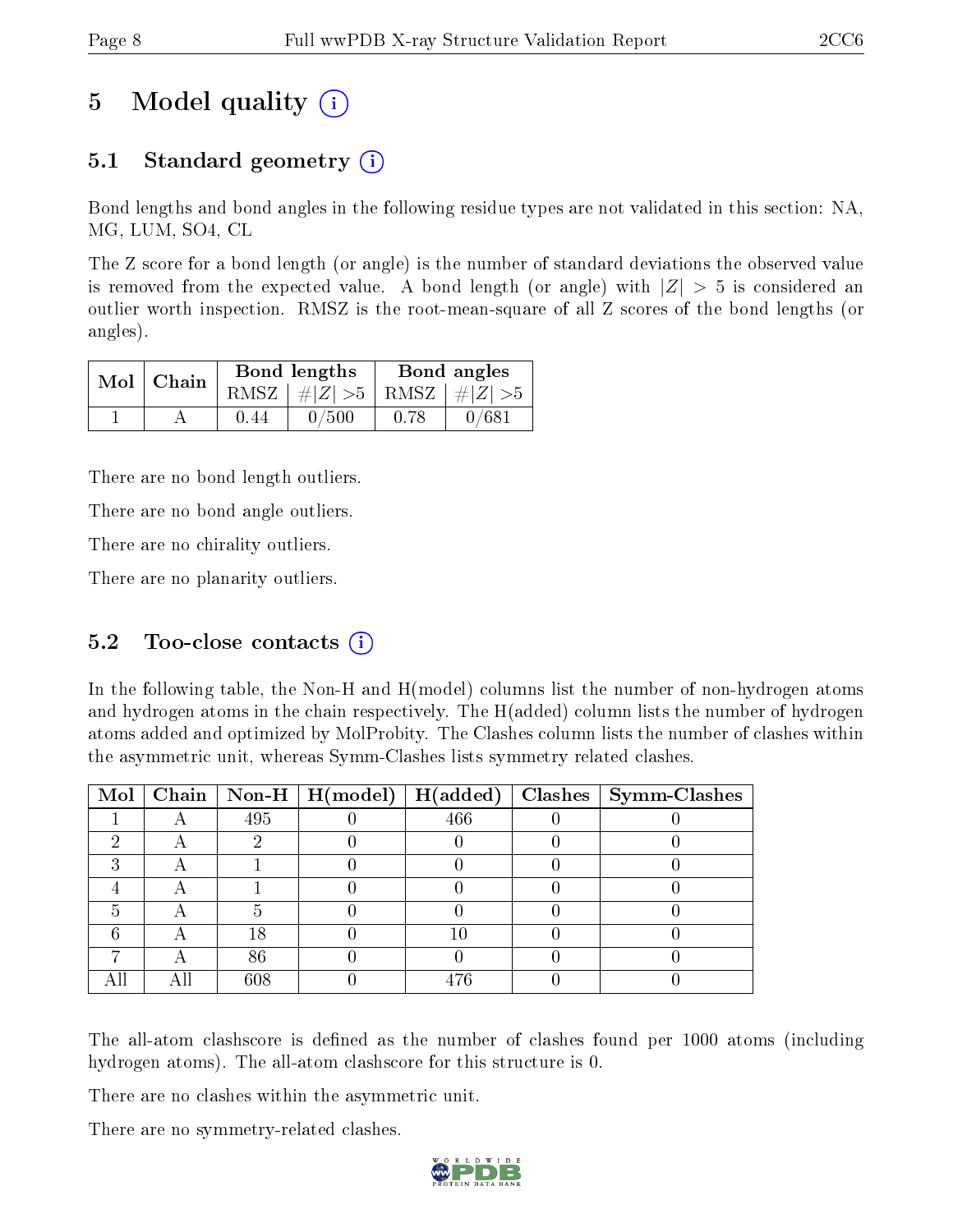### 5.3 Torsion angles (i)

#### 5.3.1 Protein backbone  $(i)$

In the following table, the Percentiles column shows the percent Ramachandran outliers of the chain as a percentile score with respect to all X-ray entries followed by that with respect to entries of similar resolution.

The Analysed column shows the number of residues for which the backbone conformation was analysed, and the total number of residues.

|  | Mol   Chain   Analysed   Favoured   Allowed   Outliers   Percentiles |  |                                                            |  |
|--|----------------------------------------------------------------------|--|------------------------------------------------------------|--|
|  | $\mid 62/68 \; (91\%) \mid 60 \; (97\%) \mid 2 \; (3\%) \mid$        |  | $\begin{array}{ c c c c }\n\hline\n100 & 100\n\end{array}$ |  |

There are no Ramachandran outliers to report.

#### $5.3.2$  Protein sidechains  $(i)$

In the following table, the Percentiles column shows the percent sidechain outliers of the chain as a percentile score with respect to all X-ray entries followed by that with respect to entries of similar resolution.

The Analysed column shows the number of residues for which the sidechain conformation was analysed, and the total number of residues.

| Mol   Chain | Analysed   Rotameric   Outliers   Percentiles |          |                          |  |
|-------------|-----------------------------------------------|----------|--------------------------|--|
|             | $\mid 53/56 \; (95\%) \mid 50 \; (94\%)$      | $3(6\%)$ | $\boxed{20}$ $\boxed{1}$ |  |

All (3) residues with a non-rotameric sidechain are listed below:

| $\operatorname{Mol}$ | Chain | Res | Type       |
|----------------------|-------|-----|------------|
|                      |       | 26  | $\rm{ARG}$ |
|                      |       | 32  |            |
|                      |       |     |            |

Some sidechains can be flipped to improve hydrogen bonding and reduce clashes. All (1) such sidechains are listed below:

| Mol | Chain | Res | vpe |
|-----|-------|-----|-----|
|     |       |     |     |

#### $5.3.3$  RNA  $(i)$

There are no RNA molecules in this entry.

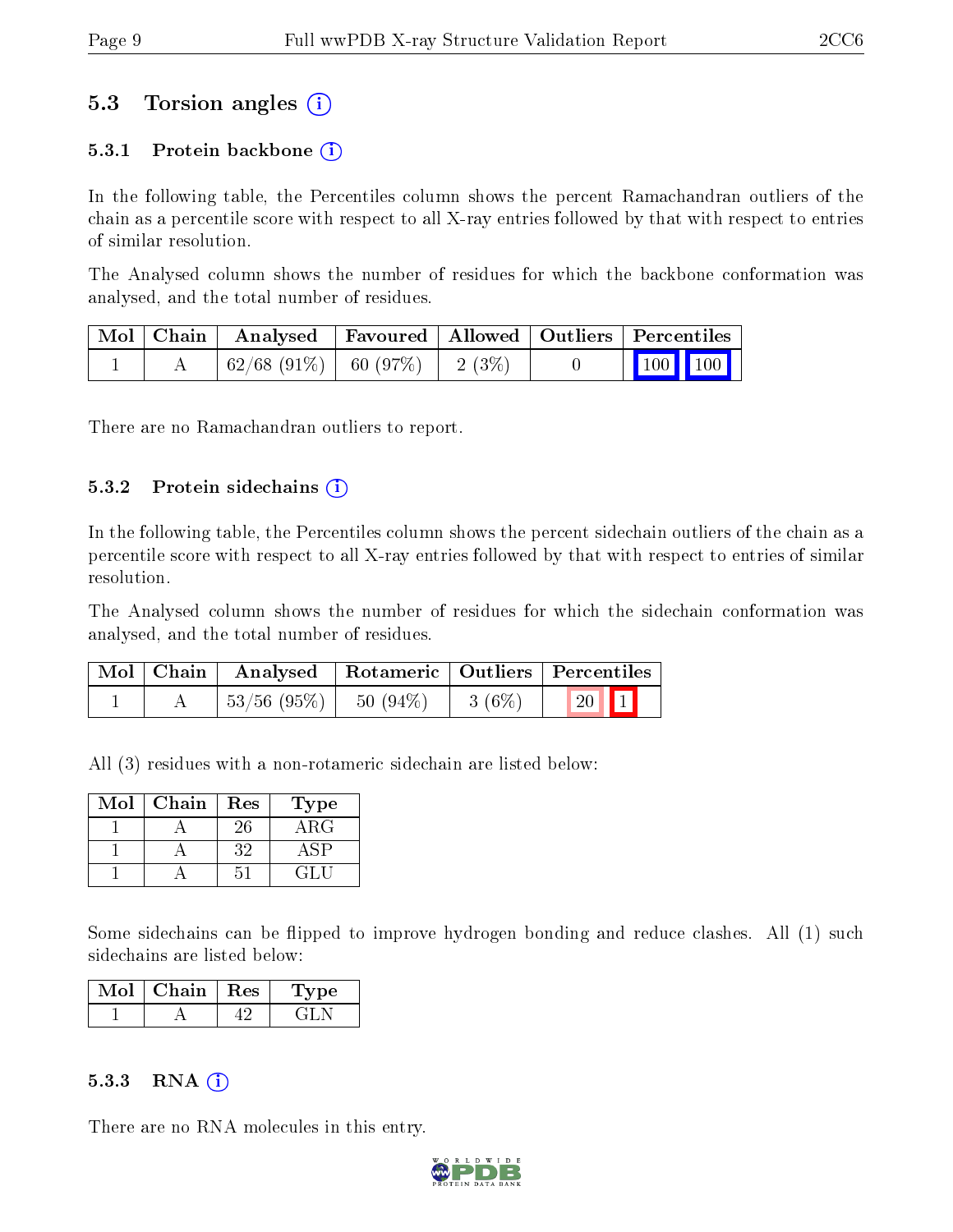#### 5.4 Non-standard residues in protein, DNA, RNA chains (i)

There are no non-standard protein/DNA/RNA residues in this entry.

#### 5.5 Carbohydrates (i)

There are no carbohydrates in this entry.

#### 5.6 Ligand geometry  $(i)$

Of 6 ligands modelled in this entry, 4 are monoatomic - leaving 2 for Mogul analysis.

In the following table, the Counts columns list the number of bonds (or angles) for which Mogul statistics could be retrieved, the number of bonds (or angles) that are observed in the model and the number of bonds (or angles) that are dened in the Chemical Component Dictionary. The Link column lists molecule types, if any, to which the group is linked. The Z score for a bond length (or angle) is the number of standard deviations the observed value is removed from the expected value. A bond length (or angle) with  $|Z| > 2$  is considered an outlier worth inspection. RMSZ is the root-mean-square of all Z scores of the bond lengths (or angles).

| Mol<br>Type | Chain           |  | Link     |        | Bond lengths |          |             | Bond angles |      |         |
|-------------|-----------------|--|----------|--------|--------------|----------|-------------|-------------|------|---------|
|             |                 |  | Res      |        | Counts-      | RMSZ     | $\# Z  > 2$ | Counts      | RMSZ | $\# Z $ |
|             | LUM             |  | $1068\,$ | -      | 19, 20, 20   | 1.34     | (5%)        | 24,30,30    | 2.71 | 8(33%)  |
| Ð           | SO <sub>4</sub> |  | 1067     | $\sim$ | 4.4.4        | $0.14\,$ |             | 6.6.6       | 0.18 |         |

In the following table, the Chirals column lists the number of chiral outliers, the number of chiral centers analysed, the number of these observed in the model and the number defined in the Chemical Component Dictionary. Similar counts are reported in the Torsion and Rings columns. '-' means no outliers of that kind were identified.

|     |      |        |        | Mol   Type   Chain   Res   Link   Chirals   Torsions   Rings |         |
|-----|------|--------|--------|--------------------------------------------------------------|---------|
| LUM | 1068 | $\sim$ | $\sim$ | $\equiv$                                                     | 0/3/3/3 |

All (1) bond length outliers are listed below:

|  |  |                               | $\mid$ Mol $\mid$ Chain $\mid$ Res $\mid$ Type $\mid$ Atoms $\mid$ Z $\mid$ Observed(A) $\mid$ Ideal(A) $\mid$ |    |
|--|--|-------------------------------|----------------------------------------------------------------------------------------------------------------|----|
|  |  | $1068$   LUM   C4A-C10   4.20 | 1.48                                                                                                           | 40 |

All (8) bond angle outliers are listed below:

| Mol | Chain | Res      | Type | Atoms       | ,    | Observed $(°)$ | $\Delta$ Ideal( <sup>o\</sup> |
|-----|-------|----------|------|-------------|------|----------------|-------------------------------|
|     |       | $1068\,$ | M    | $C4-N3-C2$  | 9.44 | 123.           | 115 T4                        |
|     |       | 1068     | LUM  | $C4-C4A-N5$ | 70   | 123.97         | 118 GC                        |

Continued on next page...

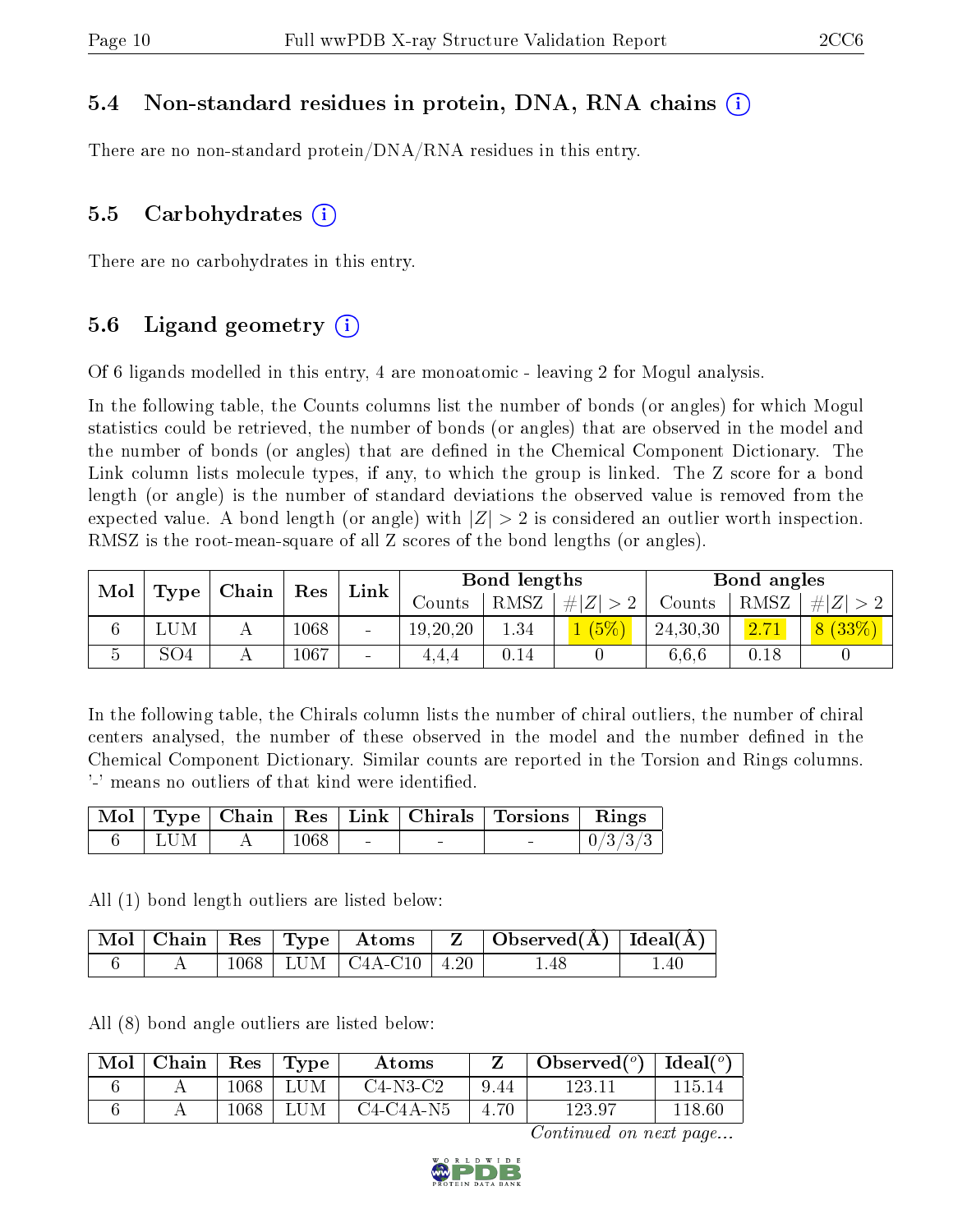| Mol | Chain | Res  | <b>Type</b> | Atoms                                             | Z       | Observed $(°)$ | Ideal $(°)$ |
|-----|-------|------|-------------|---------------------------------------------------|---------|----------------|-------------|
|     |       | 1068 | LUM         | $C4-C4A-C10$                                      | $-4.18$ | 117.19         | 119.95      |
|     | А     | 1068 | LUM         | $C4A-C4-N3$                                       | $-3.40$ | 118.78         | 123.43      |
|     |       | 1068 | LUM         | $C10-C4A-N5$                                      | $-3.07$ | 118.85         | 122.33      |
|     |       | 1068 | LUM         | C <sub>4</sub> A-N <sub>5</sub> -C <sub>5</sub> A | 3.00    | 119.77         | 116.77      |
|     |       | 1068 | LUM         | $N10$ -C10- $N1$                                  | 2.43    | 120.78         | 116.81      |
|     |       | 1068 | LUM         | $C9A-N10-C10$                                     | 2.37    | 120.18         | 116.85      |

Continued from previous page...

There are no chirality outliers.

There are no torsion outliers.

There are no ring outliers.

No monomer is involved in short contacts.

### 5.7 [O](https://www.wwpdb.org/validation/2017/XrayValidationReportHelp#nonstandard_residues_and_ligands)ther polymers (i)

There are no such residues in this entry.

### 5.8 Polymer linkage issues (i)

There are no chain breaks in this entry.

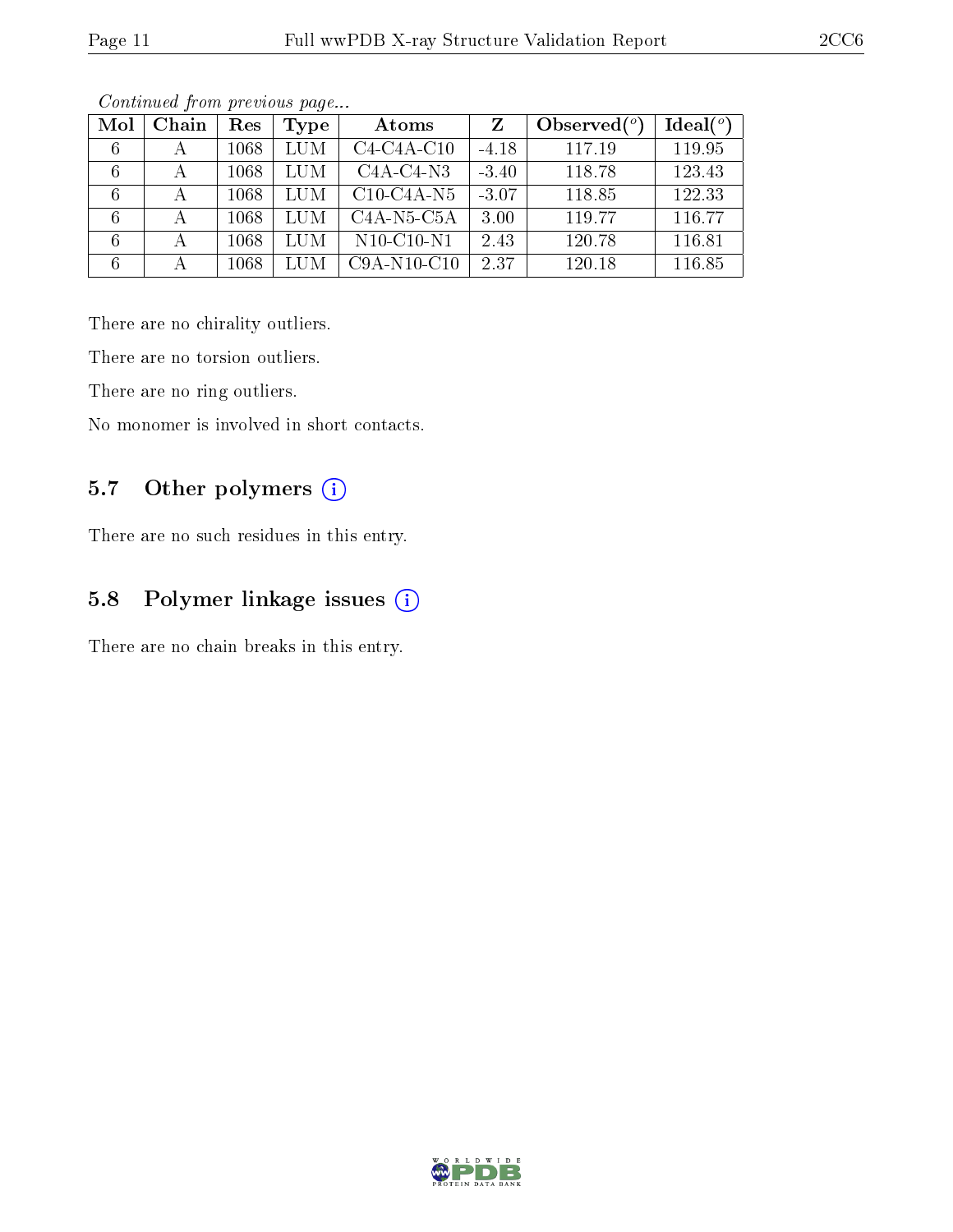## 6 Fit of model and data  $\left( \cdot \right)$

### 6.1 Protein, DNA and RNA chains (i)

In the following table, the column labelled  $#RSRZ>2'$  contains the number (and percentage) of RSRZ outliers, followed by percent RSRZ outliers for the chain as percentile scores relative to all X-ray entries and entries of similar resolution. The OWAB column contains the minimum, median,  $95<sup>th</sup>$  percentile and maximum values of the occupancy-weighted average B-factor per residue. The column labelled  $Q< 0.9$  lists the number of (and percentage) of residues with an average occupancy less than 0.9.

| $\mid$ Mol $\mid$ Chain $\mid$ | $\mid$ Analysed $\mid$ <rsrz> <math>\mid</math></rsrz> |      | $\rm \#RSRZ{>}2$                                                                                     | $\vert$ OWAB( $\rm{\AA}^{2}$ ) $\vert$ Q<0.9 |  |
|--------------------------------|--------------------------------------------------------|------|------------------------------------------------------------------------------------------------------|----------------------------------------------|--|
|                                | $\pm 64/68$ (94\%) $\pm$                               | 1.26 | $\begin{array}{ c c c c c c c c c } \hline 9 & (14\%) & 2 & 2 & 10, 14, 30, 35 \\\hline \end{array}$ |                                              |  |

All (9) RSRZ outliers are listed below:

| Mol | Chain        | Res | <b>Type</b>  | <b>RSRZ</b> |  |
|-----|--------------|-----|--------------|-------------|--|
| 1   | А            | 48  | ALA          | 11.4        |  |
| 1   | A            | 47  | <b>GLY</b>   | 10.1        |  |
| 1   | $\mathsf{A}$ | 49  | VAL          | 9.4         |  |
| 1   | А            | 50  | <b>GLU</b>   | 7.9         |  |
| 1   | A            | 65  | <b>ASP</b>   | 7.4         |  |
| 1   | A            | 51  | GLU          | 4.7         |  |
| 1   | А            | 32  | $_{\rm ASP}$ | 4.1         |  |
| 1   | $\mathsf{A}$ | 46  | ILE          | 2.6         |  |
|     |              | 30  | THR.         | 2.4         |  |

### 6.2 Non-standard residues in protein, DNA, RNA chains  $(i)$

There are no non-standard protein/DNA/RNA residues in this entry.

#### 6.3 Carbohydrates (i)

There are no carbohydrates in this entry.

### 6.4 Ligands  $(i)$

In the following table, the Atoms column lists the number of modelled atoms in the group and the number defined in the chemical component dictionary. The B-factors column lists the minimum, median,  $95<sup>th</sup>$  percentile and maximum values of B factors of atoms in the group. The column labelled  $Q< 0.9$  lists the number of atoms with occupancy less than 0.9.